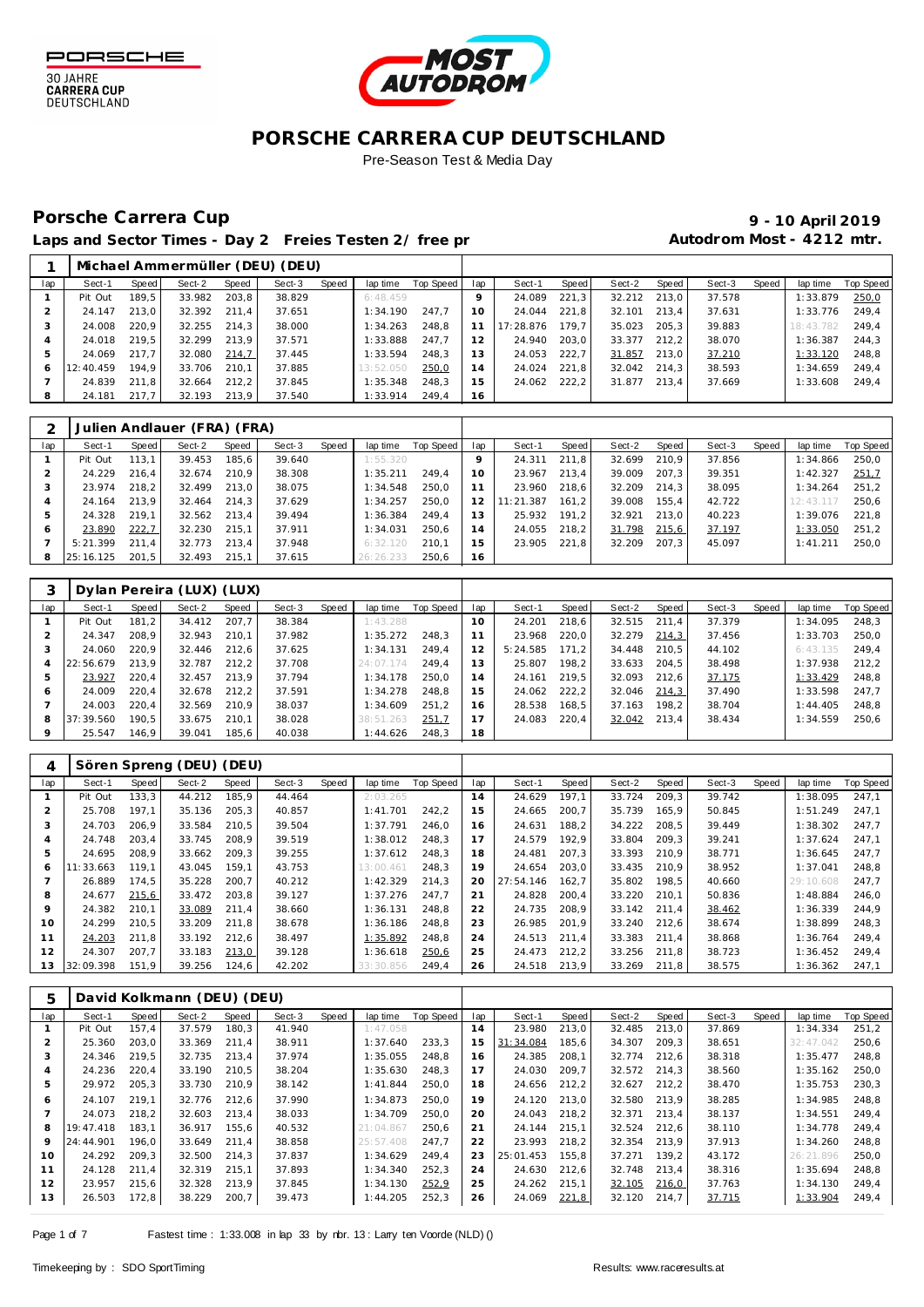



## Porsche Carrera Cup **10 April 2019 9 - 10 April 2019**

|     |          |        | Carlos Rivas (LUX) (LUX) |       |        |       |          |           |     |          |       |        |       |        |       |          |           |
|-----|----------|--------|--------------------------|-------|--------|-------|----------|-----------|-----|----------|-------|--------|-------|--------|-------|----------|-----------|
| lap | Sect-1   | Speed  | Sect-2                   | Speed | Sect-3 | Speed | lap time | Top Speed | lap | Sect-1   | Speed | Sect-2 | Speed | Sect-3 | Speed | lap time | Top Speed |
|     | Pit Out  | 129.2  | 40.070                   | 187.5 | 43.941 |       | 1:55.807 |           | 10  | 24.350   | 211.4 | 33.118 | 212.6 | 38.202 |       | 1:35.670 | 248.8     |
|     | 25.449   | 193.2  | 33.972                   | 206.5 | 39.026 |       | 1:38.447 | 228.3     | 11  | 24.202   | 221.3 | 32.827 | 212.6 | 38.091 |       | 1:35.120 | 249.4     |
| 3   | 24.348   | 208.9  | 34.035                   | 196.7 | 38.406 |       | 1:36.789 | 246.6     | 12  | 24.185   | 215.1 | 33.238 | 210.9 | 38.670 |       | 1:36.093 | 250,0     |
|     | 24.372   | 217.7  | 32.989                   | 211.4 | 38.301 |       | 1:35.662 | 247.1     | 13  | 24.263   | 217.3 | 32.962 | 212.6 | 38.527 |       | 1:35.752 | 247.1     |
| 5   | 24.418   | 214.7  | 33.074                   | 210.5 | 38.269 |       | 1:35.761 | 248.3     | 14  | 6:46.767 | 170.6 | 35.637 | 198.9 | 40.500 |       | 8:02.904 | 247.7     |
| 6   | 24.266   | 219.5  | 32.835                   | 212.2 | 38.083 |       | 1:35.184 | 248.3     | 15  | 24.631   | 213.9 | 32.573 | 213,0 | 37.981 |       | 1:35.185 | 247.1     |
|     | 24.254   | 222.7  | 32.998                   | 212.2 | 38.402 |       | 1:35.654 | 248.3     | 16  | 24.253   | 219.5 | 32.419 | 212.6 | 37.734 |       | 1:34.406 | 248.3     |
| 8   | 8:16.324 | 185.2  | 33.661                   | 211.4 | 38.319 |       | 9:28.304 | 250,0     | 17  | 24.015   | 220.9 | 32.543 | 213,0 | 38.092 |       | 1:34.650 | 248.8     |
| 9   | 25.122   | 171, 2 | 33.028                   | 211,8 | 38.259 |       | 1:36.409 | 250,0     | 18  |          |       |        |       |        |       |          |           |

|     |           |       | Georgi Donchev (BGR) (BGR) |       |        |       |           |           |     |           |       |        |       |        |       |           |           |
|-----|-----------|-------|----------------------------|-------|--------|-------|-----------|-----------|-----|-----------|-------|--------|-------|--------|-------|-----------|-----------|
| lap | Sect-1    | Speed | Sect-2                     | Speed | Sect-3 | Speed | lap time  | Top Speed | lap | Sect-1    | Speed | Sect-2 | Speed | Sect-3 | Speed | lap time  | Top Speed |
|     | Pit Out   | 138.6 | 42.648                     | 161.2 | 44.942 |       | 2:02.004  |           | 14  | 24.520    | 216,0 | 32.950 | 213,9 | 38.497 |       | 1:35.967  | 249,4     |
|     | 25.483    | 192,2 | 35.108                     | 197,8 | 40.415 |       | 1:41.006  | 241.6     | 15  | 24.307    | 213,4 | 33.135 | 210.9 | 38.547 |       | 1:35.989  | 249,4     |
|     | 29:44.703 | 151.0 | 40.112                     | 159.5 | 44.616 |       | 31:09.431 | 247.1     | 16  | 24.315    | 218,2 | 33.008 | 211.8 | 38.803 |       | 1:36.126  | 248,3     |
| 4   | 27.548    | 175.9 | 35.144                     | 204,5 | 41.119 |       | 1:43.811  | 237.9     | 17  | 30:09.522 | 141.2 | 43.854 | 149.4 | 44.306 |       | 31:37.682 | 208,9     |
| 5   | 25.050    | 205.3 | 35.464                     | 207,3 | 39.508 |       | 1:40.022  | 245.5     | 18  | 27.662    | 182,7 | 35.080 | 198.9 | 40.127 |       | 1:42.869  | 220,9     |
| 6   | 24.669    | 205.3 | 33.521                     | 212,6 | 38.656 |       | 1:36.846  | 249.4     | 19  | 25.029    | 202,2 | 33.534 | 208.1 | 39.095 |       | 1:37.658  | 241,6     |
|     | 24.415    | 213.9 | 32.931                     | 211.8 | 39.557 |       | 1:36.903  | 248.8     | 20  | 25.330    | 206,5 | 33.327 | 209.3 | 38.840 |       | 1:37.497  | 247,1     |
| 8   | 11:26.735 | 160.2 | 37.014                     | 201.9 | 39.459 |       | 12:43.208 | 248.8     | 21  | 24.554    | 218,2 | 32.635 | 213.0 | 38.280 |       | 1:35.469  | 247,1     |
| 9   | 24.562    | 208.9 | 32.987                     | 210.9 | 38.388 |       | 1:35.937  | 247.7     | 22  | 8:01.966  | 129,0 | 35.841 | 205.3 | 39.086 |       | 9:16.893  | 248,8     |
| 10  | 24.137    | 210,5 | 34.313                     | 210,1 | 38.613 |       | 1:37.063  | 250,6     | 23  | 24.345    | 210,5 | 32.870 | 212,6 | 38.304 |       | 1:35.519  | 247,7     |
| 11  | 24.473    | 211.4 | 32.888                     | 212.6 | 38.427 |       | 1:35.788  | 249.4     | 24  | 24.459    | 207.3 | 32.844 | 211.8 | 38.357 |       | 1:35.660  | 248,8     |
| 12  | 24.314    | 210.9 | 32.757                     | 213.0 | 38.423 |       | 1:35.494  | 247.7     | 25  | 24.245    | 219,5 | 32.698 | 211.8 | 38.224 |       | 1:35.167  | 248,3     |
| 13  | 24.237    | 210,5 | 32.942                     | 211.8 | 38.320 |       | 1:35.499  | 248,3     | 26  |           |       |        |       |        |       |           |           |

|     |         |         | Gustav Malja (SWE) (SWE) |       |        |       |          |           |     |          |       |        |       |        |       |           |           |
|-----|---------|---------|--------------------------|-------|--------|-------|----------|-----------|-----|----------|-------|--------|-------|--------|-------|-----------|-----------|
| lap | Sect-1  | Speed I | Sect-2                   | Speed | Sect-3 | Speed | lap time | Top Speed | lap | Sect-1   | Speed | Sect-2 | Speed | Sect-3 | Speed | lap time  | Top Speed |
|     | Pit Out | 171.4   | 38.500                   | 196.4 | 42.453 |       | 1:56.209 |           |     | 24.022   | 216.9 | 32.378 | 213.0 | 37.825 |       | 1:34.225  | 248,3     |
|     | 26.781  | 189.8   | 34.558                   | 208.9 | 38.692 |       | 1:40.031 | 233.8     |     | 9:17.278 | 160.2 | 38.267 | 187.2 | 42.331 |       | 10:37.876 | 247.7     |
|     | 24.254  | 212.6   | 32.394                   | 212.6 | 37.688 |       | 1:34.336 | 247.7     |     | 26.345   | 191.5 | 33.919 | 213.0 | 38.403 |       | 1:38.667  | 225.9     |
|     | 23.848  | 214.7   | 33.022                   | 213.9 | 37.591 |       | 1:34.461 | 248.3     |     | 24.251   | 215.6 | 33.063 | 202.6 | 39.468 |       | 1:36.782  | 249.4     |
|     | 23.944  | 217.7   | 32.811                   | 207,7 | 42.852 |       | 1:39.607 | 248,3     |     | 24.052   | 218,2 | 31.981 | 215,1 | 39.418 |       | 1:35.451  | 250,0     |

|     |           |       | Jaap van Lagen (NLD) (NLD) |       |        |       |           |           |                |           |       |        |       |        |       |           |           |
|-----|-----------|-------|----------------------------|-------|--------|-------|-----------|-----------|----------------|-----------|-------|--------|-------|--------|-------|-----------|-----------|
| lap | Sect-1    | Speed | Sect-2                     | Speed | Sect-3 | Speed | lap time  | Top Speed | lap            | Sect-1    | Speed | Sect-2 | Speed | Sect-3 | Speed | lap time  | Top Speed |
|     | Pit Out   | 169.8 | 37.245                     | 177.0 | 40.568 |       | 1:49.739  |           | $10^{-}$       | 24.312    | 218.6 | 32.270 | 214.3 | 37.605 |       | 1:34.187  | 247,7     |
|     | 5:23.074  | 175.9 | 34.313                     | 208.1 | 38.293 |       | 6:35.680  | 229.8     |                | 24.080    | 221.3 | 32.233 | 212.6 | 37.469 |       | 1:33.782  | 248.3     |
|     | 24.156    | 223.6 | 32.737                     | 210.9 | 37.918 |       | 1:34.811  | 248.3     | 12             | 24.445    | 219.5 | 32.257 | 211.8 | 38.099 |       | 1:34.801  | 249,4     |
|     | 24.023    | 223.6 | 32.311                     | 212.6 | 37.534 |       | 1:33.868  | 248.8     | 13             | 24.125    | 216.4 | 32.311 | 213.9 | 37.684 |       | 1:34.120  | 248.8     |
| 5   | 23.970    | 222.7 | 33.674                     | 181.8 | 38.894 |       | 1:36.538  | 249,4     | $\overline{4}$ | 12:56.246 | 184.9 | 34.783 | 172.0 | 40.145 |       | 14:11.174 | 248.3     |
| 6   | 24.088    | 222.2 | 32.234                     | 213.0 | 37.882 |       | 1:34.204  | 249,4     | 5              | 25.205    | 212.6 | 32.433 | 211.4 | 37.865 |       | 1:35.503  | 216.9     |
|     | 24.186    | 222.2 | 32.209                     | 212.2 | 37.690 |       | 1:34.085  | 248.8     | 16             | 23.954    | 223,1 | 31.868 | 215,1 | 37.389 |       | 1:33.211  | 247.7     |
| 8   | 48:52.882 | 135.5 | 35.285                     | 201.5 | 38.786 |       | 50:06.953 | 248.8     | $\overline{7}$ | 23.986    | 224,1 | 32.204 | 213.0 | 37.456 |       | 1:33.646  | 248.3     |
| 9   | 24.335    | 219.5 | 32.330                     | 211.8 | 37.764 |       | 1:34.429  | 246.6     | 18             | 23.984    | 224,1 | 31.942 | 212.6 | 37.554 |       | 1:33.480  | 248,3     |

| 13  |           |       | Larry ten Voorde (NLD) (NLD) |       |        |       |           |                  |     |           |       |        |        |        |       |           |           |
|-----|-----------|-------|------------------------------|-------|--------|-------|-----------|------------------|-----|-----------|-------|--------|--------|--------|-------|-----------|-----------|
| lap | Sect-1    | Speed | Sect-2                       | Speed | Sect-3 | Speed | lap time  | <b>Top Speed</b> | lap | Sect-1    | Speed | Sect-2 | Speed  | Sect-3 | Speed | lap time  | Top Speed |
|     | Pit Out   | 156.1 | 39.151                       | 195,7 | 40.599 |       | 1:50.850  |                  | 18  | 23.993    | 222,2 | 32.348 | 215,1  | 37.757 |       | 1:34.098  | 249,4     |
|     | 25.100    | 204.2 | 32.950                       | 212,2 | 37.794 |       | 1:35.844  | 235.8            | 19  | 23.936    | 223,6 | 32.455 | 213.9  | 37.605 |       | 1:33.996  | 250,6     |
|     | 24.066    | 214.3 | 32.696                       | 209.3 | 37.907 |       | 1:34.669  | 249.4            | 20  | 23.921    | 220,9 | 32.201 | 216.4  | 37.902 |       | 1:34.024  | 250,0     |
|     | 24.053    | 218,2 | 32.318                       | 213,0 | 37.656 |       | 1:34.027  | 250.0            | 21  | 27.108    | 163,6 | 32.600 | 215.1  | 37.638 |       | 1:37.346  | 250,0     |
| 5   | 23.858    | 218.6 | 32.183                       | 214.7 | 37.752 |       | 1:33.793  | 251.7            | 22  | 23.797    | 221,3 | 32.267 | 214.7  | 37.634 |       | 1:33.698  | 251.2     |
| 6   | 23.865    | 220.4 | 32.120                       | 215.6 | 37.693 |       | 1:33.678  | 250.0            | 23  | 23.885    | 221,3 | 32.342 | 213.4  | 37.781 |       | 1:34.008  | 251.7     |
|     | 31:42.705 | 203.4 | 33.220                       | 203,8 | 38.094 |       | 32:54.019 | 250.0            | 24  | 23.853    | 220,4 | 32.263 | 214,7  | 37.641 |       | 1:33.757  | 252,3     |
| 8   | 24.065    | 219.1 | 32.408                       | 212,6 | 37.885 |       | 1:34.358  | 250.0            | 25  | 24.100    | 219.5 | 32.425 | 215.6  | 37.974 |       | 1:34.499  | 252,9     |
| 9   | 24.002    | 217.7 | 32.312                       | 214.7 | 37.623 |       | 1:33.937  | 251.2            | 26  | 23:13.379 | 188,5 | 33.219 | 212.2  | 38.202 |       | 24:24.800 | 252,3     |
| 10  | 23.870    | 216.9 | 32.225                       | 216,0 | 37.640 |       | 1:33.735  | 252,3            | 27  | 24.029    | 220,4 | 32.338 | 213,9  | 37.719 |       | 1:34.086  | 249,4     |
| 11  | 23.839    | 220.0 | 32.294                       | 215,6 | 37.611 |       | 1:33.744  | 252,9            | 28  | 23.974    | 221,8 | 32.190 | 214.7  | 37.487 |       | 1:33.651  | 249.4     |
| 12  | 23.935    | 220,9 | 32.375                       | 214,3 | 37.848 |       | 1:34.158  | 252,3            | 29  | 23.852    | 223,6 | 32.082 | 214,3  | 37.540 |       | 1:33.474  | 250,6     |
| 13  | 23.988    | 221,8 | 32.261                       | 213,9 | 37.720 |       | 1:33.969  | 250.6            | 30  | 7:25.794  | 130,0 | 39.617 | 172,5  | 41.888 |       | 8:47.299  | 251,2     |
| 14  | 23.925    | 223,1 | 32.177                       | 215,1 | 37.676 |       | 1:33.778  | 250.0            | 31  | 7:15.074  | 184,6 | 38.024 | 205, 3 | 40.517 |       | 8:33.615  | 224,1     |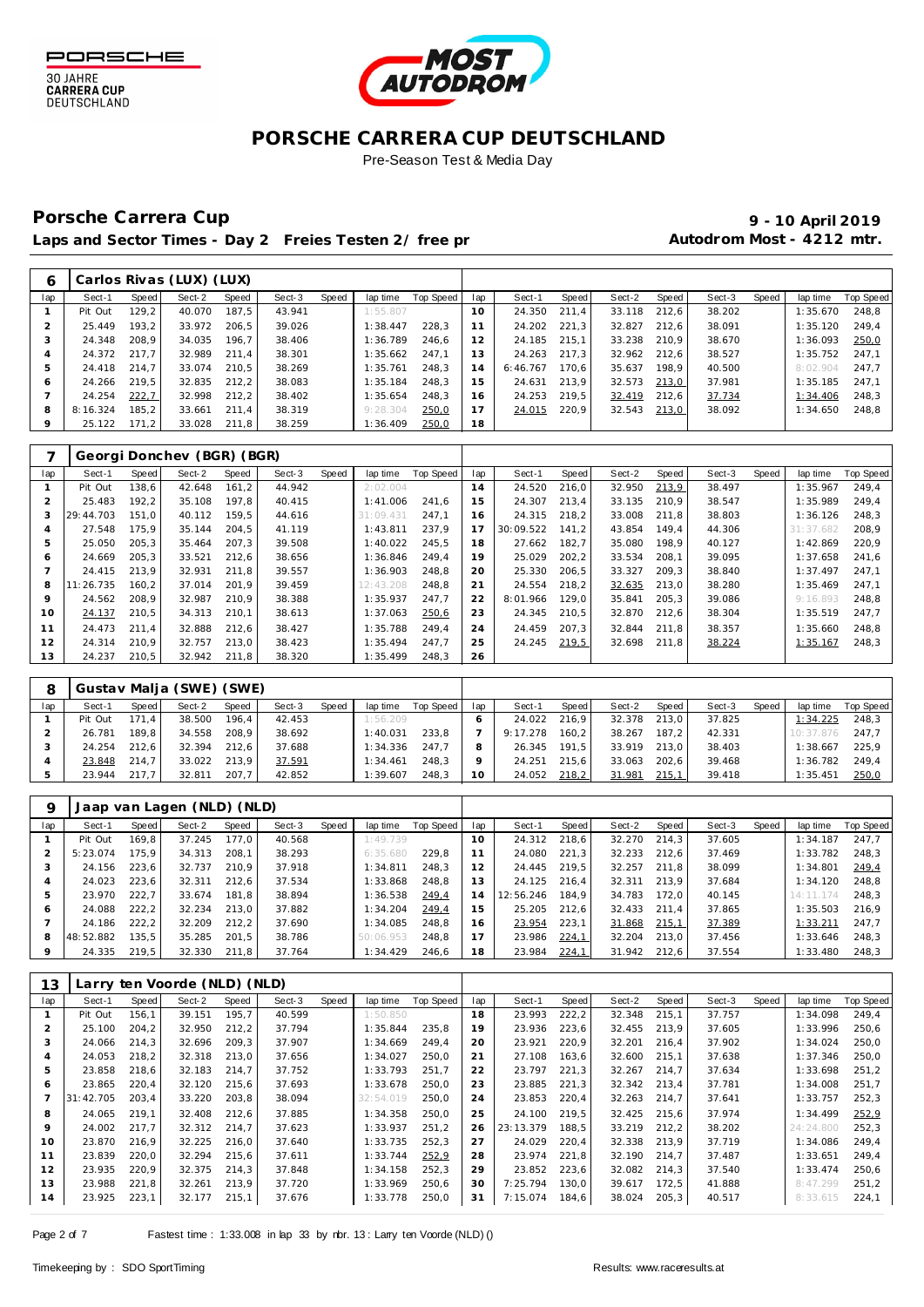



## Porsche Carrera Cup **10 April 2019 9 - 10 April 2019 st - 4212 mtr.**

 24.693 218,2 32.317 216,0 37.326 1:34.336 251,2 1:33.008 251,7<br>1:33.012 250,6  $\overline{1:33.012}$ 

|                                       |  | Laps and Sector Times - Day 2 Freies Testen 2/ free pr                                                 |                                                            |  |  |  | Autodrom Mos |
|---------------------------------------|--|--------------------------------------------------------------------------------------------------------|------------------------------------------------------------|--|--|--|--------------|
|                                       |  | 15   23.778 223,6   32.243 215,6   37.614   1:33.635 250,6   32   24.693 218,2   32.317 216,0   37.326 |                                                            |  |  |  |              |
| 16 23.950 221,8 32.198 214,3 37.746   |  |                                                                                                        | 1:33.894 250,0   33   23.930 221,3   31.791 216,0   37.287 |  |  |  |              |
| 17 5:38.916 211,4 32.588 213,9 37.782 |  |                                                                                                        | 6:49.286 251,2 34 23.824 224,5 31.867 215,6 37.321         |  |  |  |              |

| 14  |         |         | Toni Wolf (DEU) (DEU) |       |        |       |           |           |     |        |       |        |       |        |       |                 |           |
|-----|---------|---------|-----------------------|-------|--------|-------|-----------|-----------|-----|--------|-------|--------|-------|--------|-------|-----------------|-----------|
| lap | Sect-1  | Speed I | Sect-2                | Speed | Sect-3 | Speed | lap time  | Top Speed | lap | Sect-1 | Speed | Sect-2 | Speed | Sect-3 | Speed | lap time        | Top Speed |
|     | Pit Out | 146.3   | 38.783                | 184.6 | 41.420 |       | 28:48.598 |           |     | 25.186 | 210.1 | 33.390 | 212,2 | 38.439 |       | <u>1:37.015</u> | 247.      |
|     | 25.735  | 196.7   | 34.184                | 207.7 | 39.063 |       | 1:38.982  | 239.5     |     |        |       |        |       |        |       |                 |           |

| 15  | Berkay  |       | Besler (TUR) (TUR) |       |        |       |          |           |     |           |       |        |       |        |       |           |           |
|-----|---------|-------|--------------------|-------|--------|-------|----------|-----------|-----|-----------|-------|--------|-------|--------|-------|-----------|-----------|
| lap | Sect-1  | Speed | Sect-2             | Speed | Sect-3 | Speed | lap time | Top Speed | lap | Sect-1    | Speed | Sect-2 | Speed | Sect-3 | Speed | lap time  | Top Speed |
|     | Pit Out | 85,3  | 39.389             | 181.8 | 40.920 |       | 1:57.506 |           |     | 14:45.756 | 164.9 | 36.649 | 158.6 | 41.052 |       | 16:03.457 | 194.2     |
|     | 24.412  | 221,3 | 33.084             | 205.7 | 38.121 |       | 1:35.617 | 244.3     | 10  | 09:21.450 | 128.9 | 50.171 | 105.5 | 47.024 |       | 10:58.645 | 246.0     |
|     | 24.190  | 220.0 | 32.493             | 211.8 | 37.911 |       | 1:34.594 | 247.7     |     | 24.920    | 210.1 | 33.348 | 207.7 | 40.824 |       | 1:39.092  | 243.8     |
|     | 24.828  | 218,6 | 32.767             | 213.0 | 38.026 |       | 1:35.621 | 247.1     |     | 24.646    | 216.4 | 32.422 | 215.1 | 37.816 |       | 1:34.884  | 248.3     |
| ь   | 24.234  | 219.1 | 32.549             | 213,9 | 38.150 |       | 1:34.933 | 248.8     | 13  | 24.291    | 211,8 | 32.151 | 215,1 | 37.645 |       | 1:34.087  | 250,0     |
| 6   | 24.116  | 219.1 | 32.632             | 211.4 | 37.982 |       | 1:34.730 | 246.6     | 14  | 24.070    | 220.4 | 32.054 | 213.9 | 37.790 |       | 1:33.914  | 248.8     |
|     | 24.080  | 218.6 | 32.678             | 211.4 | 37.953 |       | 1:34.711 | 247.7     | 15  | 23.839    | 220,9 | 33.858 | 212.6 | 38.230 |       | 1:35.927  | 247.7     |
| 8   | 24.034  | 217.7 | 32.635             | 211.4 | 37.948 |       | 1:34.617 | 248.3     | 16  |           |       |        |       |        |       |           |           |

| 17  |           |       | Lukas Ertl (DEU) (DEU) |       |        |       |           |           |     |           |       |        |       |        |       |           |           |
|-----|-----------|-------|------------------------|-------|--------|-------|-----------|-----------|-----|-----------|-------|--------|-------|--------|-------|-----------|-----------|
| lap | Sect-1    | Speed | Sect-2                 | Speed | Sect-3 | Speed | lap time  | Top Speed | lap | Sect-1    | Speed | Sect-2 | Speed | Sect-3 | Speed | lap time  | Top Speed |
|     | Pit Out   | 129.8 | 40.698                 | 160.7 | 41.686 |       | 1:54.713  |           | 13  | 24.205    | 220,4 | 33.134 | 211.4 | 38.208 |       | 1:35.547  | 250,0     |
|     | 30.250    | 160.7 | 33.336                 | 210.5 | 38.383 |       | 1:41.969  | 228.8     | 14  | 4:39.692  | 210.9 | 32.527 | 213.9 | 37.994 |       | 5:50.213  | 248.8     |
| 3   | 22:04.306 | 210.1 | 32.725                 | 210.1 | 38.738 |       | 23:15.769 | 248.3     | 15  | 27.770    | 207.7 | 32.959 | 214.3 | 39.269 |       | 1:39.998  | 251,7     |
|     | 24.227    | 216.4 | 32.578                 | 212.2 | 38.103 |       | 1:34.908  | 250.0     | 16  | 25.569    | 201.5 | 32.807 | 213.0 | 38.167 |       | 1:36.543  | 243.2     |
| 5   | 24.266    | 209.7 | 32.926                 | 213.4 | 38.079 |       | 1:35.271  | 251.2     |     | 24.559    | 214.3 | 32.639 | 213.9 | 38.218 |       | 1:35.416  | 248.8     |
| 6   | 24.072    | 216.4 | 32.711                 | 213,0 | 38.099 |       | 1:34.882  | 251.2     | 18  | 24.196    | 218,6 | 32.542 | 214.3 | 38.632 |       | 1:35.370  | 250,6     |
|     | 24.071    | 218.6 | 32.540                 | 213.9 | 38.133 |       | 1:34.744  | 251,7     | 19  | 19:30.334 | 135.5 | 40.947 | 137.2 | 45.419 |       | 20:56.700 | 248.8     |
| 8   | 22:43.195 | 204.5 | 33.026                 | 210.9 | 37.923 |       | 23:54.144 | 249.4     | 20  | 7:17.921  | 168.2 | 34.970 | 209.3 | 42.511 |       | 8:35.402  | 213,0     |
| 9   | 24.113    | 221.8 | 32.512                 | 211.4 | 37.925 |       | 1:34.550  | 248.3     | 21  | 24.108    | 223,1 | 32.349 | 213.9 | 40.271 |       | 1:36.728  | 249.4     |
| 10  | 24.049    | 221.8 | 32.403                 | 213.4 | 46.240 |       | 1:42.692  | 250.0     | 22  | 24.058    | 221,3 | 32.134 | 216,0 | 37.659 |       | 1:33.851  | 249,4     |
| 11  | 25.980    | 210.5 | 32.933                 | 212,2 | 38.212 |       | 1:37.125  | 216.0     | 23  | 24.143    | 221,3 | 32.338 | 213.0 | 38.447 |       | 1:34.928  | 250.6     |
| 12  | 24.322    | 218,2 | 32.784                 | 211,8 | 38.207 |       | 1:35.313  | 249.4     | 24  |           |       |        |       |        |       |           |           |

| 20  |          |       | Henric Skoog (SWE) (SWE) |       |        |       |          |           |     |           |       |        |       |        |       |           |           |
|-----|----------|-------|--------------------------|-------|--------|-------|----------|-----------|-----|-----------|-------|--------|-------|--------|-------|-----------|-----------|
| lap | Sect-1   | Speed | Sect-2                   | Speed | Sect-3 | Speed | lap time | Top Speed | lap | Sect-1    | Speed | Sect-2 | Speed | Sect-3 | Speed | lap time  | Top Speed |
|     | Pit Out  | 152.1 | 39.750                   | 161.2 | 43.574 |       | 1:54.541 |           | 13  | 24.108    | 221.3 | 32.642 | 210.5 | 37.926 |       | 1:34.676  | 249.4     |
|     | 26.749   | 174.5 | 37.440                   | 200.4 | 39.238 |       | 1:43.427 | 210.1     | 14  | 10:07.652 | 145.4 | 37.610 | 169.3 | 41.030 |       | 11:26.292 | 248.8     |
|     | 24.388   | 209.7 | 32.734                   | 210.9 | 38.214 |       | 1:35.336 | 248.3     | 15  | 25.080    | 204.5 | 33.496 | 213.4 | 38.708 |       | 1:37.284  | 244.3     |
| 4   | 24.086   | 192.2 | 33.685                   | 213.4 | 39.280 |       | 1:37.051 | 248.8     | 16  | 24.294    | 215.6 | 32.347 | 215,1 | 42.057 |       | 1:38.698  | 245.5     |
| 5   | 24.082   | 220.4 | 33.139                   | 200.7 | 43.526 |       | 1:40.747 | 250,0     |     | 28.229    | 133.3 | 37.384 | 207.3 | 40.270 |       | 1:45.883  | 249.4     |
| 6   | 23.990   | 220.4 | 32.404                   | 213.0 | 37.905 |       | 1:34.299 | 249.4     | 18  | 23.974    | 221,3 | 32.113 | 214.3 | 37.484 |       | 1:33.571  | 249.4     |
|     | 4:10.303 | 197.4 | 33.606                   | 208.1 | 38.211 |       | 5:22.120 | 250,0     | 19  | 23.897    | 223,6 | 33.473 | 132.5 | 49.528 |       | 1:46.898  | 250,0     |
| 8   | 5:29.778 | 188.2 | 34.917                   | 208.1 | 39.006 |       | 6:43.701 | 250,0     | 20  | 30:30.882 | 151.0 | 37.599 | 197.4 | 41.839 |       | 31:50.320 | 249.4     |
| 9   | 24.141   | 220.0 | 32.602                   | 208.5 | 37.947 |       | 1:34.690 | 247.7     | 21  | 25.080    | 212.6 | 33.414 | 205.3 | 41.059 |       | 1:39.553  | 237.9     |
| 10  | 24.024   | 221.3 | 32.697                   | 212,2 | 37.764 |       | 1:34.485 | 248.8     | 22  | 24.359    | 217,7 | 32.789 | 206,5 | 37.866 |       | 1:35.014  | 240,0     |
| 11  | 24.020   | 221.3 | 32.785                   | 212,2 | 38.082 |       | 1:34.887 | 248.8     | 23  | 24.269    | 219.1 | 32.487 | 207.7 | 37.545 |       | 1:34.301  | 240.5     |
| 12  | 24.213   | 220,9 | 32.631                   | 212,6 | 37.909 |       | 1:34.753 | 247.7     | 24  |           |       |        |       |        |       |           |           |

| 22  |           |       | Nicolas Schöll (AUT) (AUT) |       |        |       |           |           |     |           |       |        |       |        |       |           |           |
|-----|-----------|-------|----------------------------|-------|--------|-------|-----------|-----------|-----|-----------|-------|--------|-------|--------|-------|-----------|-----------|
| lap | Sect-1    | Speed | Sect-2                     | Speed | Sect-3 | Speed | lap time  | Top Speed | lap | Sect-1    | Speed | Sect-2 | Speed | Sect-3 | Speed | lap time  | Top Speed |
|     | Pit Out   | 123,3 | 49.156                     | 174.8 | 44.083 |       | 2:10.127  |           | 13  | 24.411    | 211.4 | 32.745 | 209.7 | 37.996 |       | 1:35.152  | 247.7     |
|     | 32.081    | 142.3 | 41.903                     | 187.5 | 41.494 |       | 1:55.478  | 199.3     | 14  | 19:23.392 | 128.6 | 47.195 | 167.7 | 39.928 |       | 20:50.515 | 243.2     |
|     | 25.164    | 203.4 | 34.040                     | 207.7 | 38.484 |       | 1:37.688  | 244.3     | 15  | 24.905    | 209.7 | 36.716 | 198.5 | 42.274 |       | 1:43.895  | 244.9     |
| 4   | 24.368    | 216.0 | 33.017                     | 210.9 | 38.158 |       | 1:35.543  | 245.5     | 16  | 24.361    | 215.1 | 33.823 | 211.8 | 38.005 |       | 1:36.189  | 243.8     |
| 5   | 24.416    | 213.9 | 33.004                     | 207.3 | 38.121 |       | 1:35.541  |           | 17  | 24.354    | 215,1 | 32.884 | 212.2 | 38.056 |       | 1:35.294  | 252.3     |
| 6   | 24.375    | 211.4 | 33.138                     | 209.7 | 38.085 |       | 1:35.598  | 247.7     | 18  | 24.174    | 213,9 | 32.722 | 212.6 | 37.964 |       | 1:34.860  | 247,7     |
|     | 39:21.101 | 123.1 | 39.016                     | 166.4 | 40.391 |       | 40:40.508 | 247.7     | 19  | 24.303    | 216,9 | 32.687 | 210.9 | 37.890 |       | 1:34.880  | 246.6     |
| 8   | 27.063    | 166.7 | 34.622                     | 209.7 | 39.168 |       | 1:40.853  | 220.0     | 20  | 24.212    | 219,5 | 32.550 | 212.6 | 37.871 |       | 1:34.633  | 252,9     |
| 9   | 24.477    | 210.1 | 32.910                     | 210.9 | 37.804 |       | 1:35.191  | 250.6     | 21  | 33:01.418 | 167.4 | 37.196 | 201.9 | 40.842 |       | 34:19.456 | 248.3     |
| 10  | 24.394    | 216.9 | 32.551                     | 210.5 | 37.961 |       | 1:34.906  | 247.1     | 22  | 25.638    | 193.5 | 34.153 | 207.3 | 40.465 |       | 1:40.256  | 242.2     |
| 11  | 24.200    | 214.3 | 32.625                     | 212,6 | 37.752 |       | 1:34.577  | 247.1     | 23  | 24.480    | 214,3 | 32.472 | 215,6 | 38.010 |       | 1:34.962  | 249,4     |
| 12  | 24.360    | 194,9 | 33.569                     | 212,6 | 37.829 |       | 1:35.758  | 249.4     | 24  | 24.422    | 216,9 | 32.863 | 210.9 | 37.908 |       | 1:35.193  | 248,3     |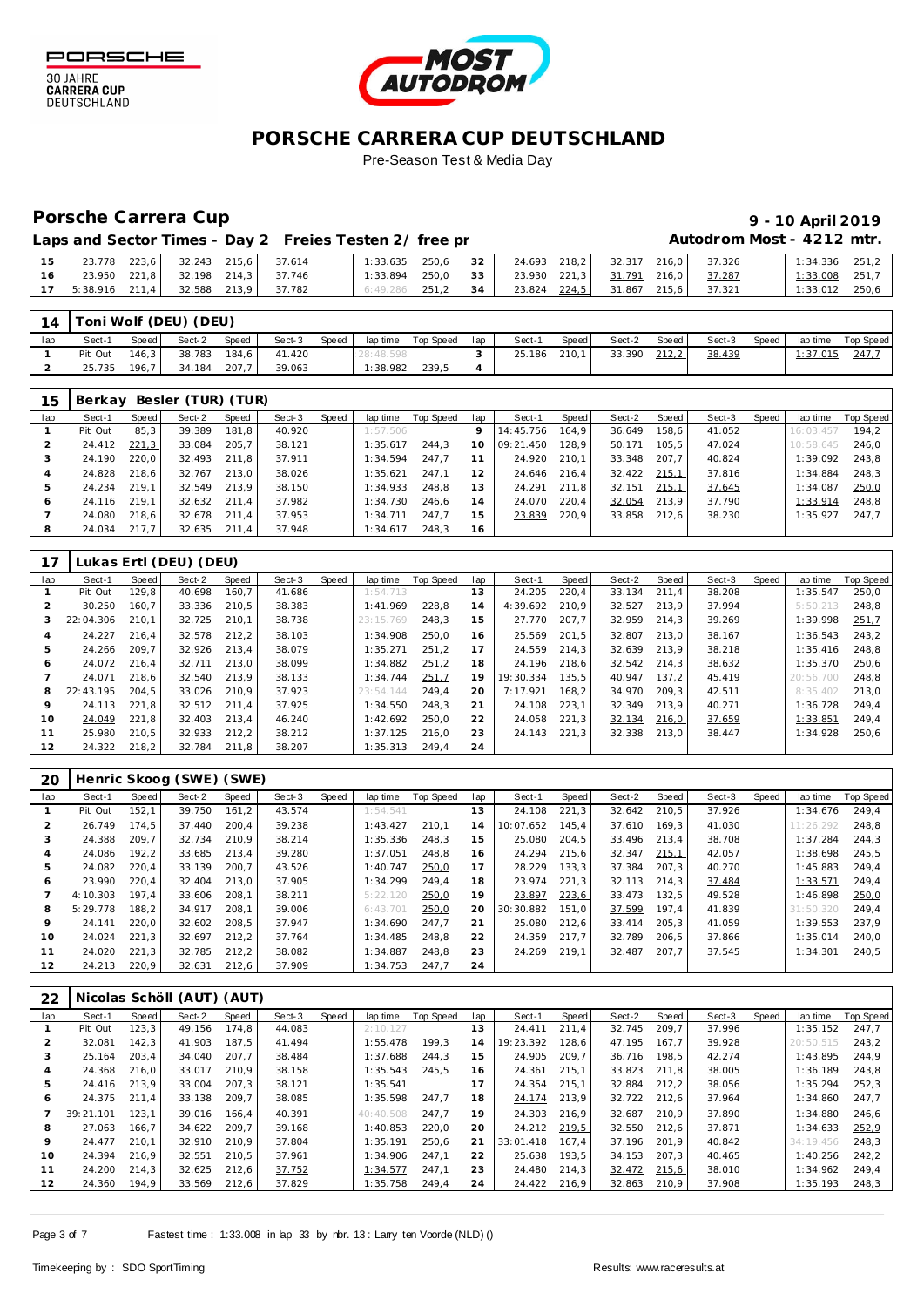



## Porsche Carrera Cup **10 April 2019 9 - 10 April 2019**

| 23  |           |       | Louis Henkefend (DEU) (DEU) |       |        |       |           |           |     |          |       |        |       |        |       |           |           |
|-----|-----------|-------|-----------------------------|-------|--------|-------|-----------|-----------|-----|----------|-------|--------|-------|--------|-------|-----------|-----------|
| lap | Sect-1    | Speed | Sect-2                      | Speed | Sect-3 | Speed | lap time  | Top Speed | lap | Sect-1   | Speed | Sect-2 | Speed | Sect-3 | Speed | lap time  | Top Speed |
|     | Pit Out   | 131.5 | 45.024                      | 123.3 | 50.216 |       | 2:10.046  |           | 12  | 24.319   | 214.3 | 32.845 | 213.0 | 38.529 |       | 1:35.693  | 246,0     |
|     | 31.956    | 157.7 | 37.636                      | 185.9 | 43.074 |       | 1:52.666  | 155.6     | 13  | 24.430   | 213.9 | 33.072 | 209.3 | 38.654 |       | : 36.156  | 250.0     |
|     | 26.537    | 180.9 | 34.689                      | 190.8 | 39.771 |       | 1:40.997  | 218.2     | 14  | 24.352   | 218,6 | 32.905 | 213.0 | 38.544 |       | 1:35.801  | 248.8     |
| 4   | 24.501    | 210.5 | 32.945                      | 210.9 | 38.595 |       | 1:36.041  | 246.0     | 15  | 24.241   | 215.6 | 32.906 | 212.2 | 38.582 |       | 1:35.729  |           |
| 5   | 24.288    | 216.9 | 32.886                      | 210.5 | 38.720 |       | 1:35.894  | 247.1     | 16  | 9:38.388 | 185.2 | 33.690 | 209.3 | 38.914 |       | 10:50.992 | 245.5     |
| 6   | 24.385    | 217.3 | 32.882                      | 211.8 | 38.549 |       | 1:35.816  | 249.4     |     | 26.610   | 189.5 | 33.426 | 210.5 | 39.084 |       | 1:39.120  | 248.3     |
|     | 14:07.606 | 161.7 | 35.487                      | 193.5 | 39.836 |       | 15:22.929 | 247.7     | 18  | 24.595   | 208.9 | 33.030 | 211.4 | 38.463 |       | 1:36.088  | 246.0     |
| 8   | 24.347    | 212.2 | 33.249                      | 209.3 | 38.624 |       | 1:36.220  | 248.3     | 19  | 24.531   | 216.4 | 33.039 | 210.1 | 39.542 |       | 1:37.112  | 248.8     |
| 9   | 26:10.712 | 180.6 | 34.138                      | 196.7 | 39.666 |       | 27:24.516 |           | 20  | 24.369   | 216.9 | 33.142 | 212.6 | 38.525 |       | 1:36.036  | 246.0     |
| 10  | 24.802    | 200.0 | 33.128                      | 213.0 | 38.497 |       | 1:36.427  |           | 21  | 24.517   | 215.6 | 32.866 | 212,2 | 38.527 |       | 1:35.910  | 246.6     |
|     | 24.412    | 211.4 | 32.936                      | 213.4 | 38.798 |       | 1:36.146  | 250.0     | 22  | 24.446   | 215.1 | 33.018 | 210.1 | 39.948 |       | 1:37.412  | 250.0     |

| 27  |           |       |        |       | Jean-Baptiste Simmenauer (FRA) (FRA) |       |           |           |     |           |       |        |       |        |       |           |                  |
|-----|-----------|-------|--------|-------|--------------------------------------|-------|-----------|-----------|-----|-----------|-------|--------|-------|--------|-------|-----------|------------------|
| lap | Sect-1    | Speed | Sect-2 | Speed | Sect-3                               | Speed | lap time  | Top Speed | lap | Sect-1    | Speed | Sect-2 | Speed | Sect-3 | Speed | lap time  | <b>Top Speed</b> |
|     | Pit Out   | 157.7 | 37.062 | 193.5 | 40.659                               |       | 1:50.886  |           | 3   | 24.704    | 220.9 | 32.709 | 212.6 | 38.118 |       | 1:35.531  | 248.3            |
|     | 24.884    | 214.3 | 33.052 | 210.5 | 38.259                               |       | 1:36.195  | 243.8     | 14  | 5:09.644  | 172.0 | 36.188 | 186.2 | 44.437 |       | 6:30.269  | 248.3            |
|     | 23:29.982 | 207.3 | 33.562 | 208.5 | 38.352                               |       | 24:41.896 | 248.3     | 15  | 25.167    | 215.1 | 33.597 | 195.3 | 39.017 |       | 1:37.781  | 242.2            |
| 4   | 24.417    | 209.3 | 33.106 | 212.2 | 38.073                               |       | 1:35.596  | 248.3     | 16  | 24.335    | 223,6 | 32.234 | 211.4 | 37.653 |       | 1:34.222  | 248.3            |
| 5   | 24.252    | 219.1 | 32.712 | 212.2 | 38.268                               |       | 1:35.232  | 249.4     |     | 24.166    | 226,4 | 32.314 | 214,3 | 37.448 |       | 1:33.928  | 248.8            |
| 6   | 24.094    | 220.4 | 32.498 | 212,2 | 37.992                               |       | 1:34.584  | 249.4     | 18  | 24.206    | 223,1 | 32.521 | 213.0 | 37.973 |       | 1:34.700  | 248.8            |
|     | 24.211    | 220.4 | 32.576 | 211.8 | 37.902                               |       | 1:34.689  | 250,0     | 19  | 24.221    | 219.5 | 32.358 | 214,3 | 38.224 |       | 1:34.803  | 249.4            |
| 8   | 27.107    | 205.3 | 35.614 | 204.2 | 38.882                               |       | 1:41.603  | 249.4     | 20  | 14:45.143 | 156.7 | 39.192 | 143.6 | 43.503 |       | 16:07.838 | 249.4            |
| 9   | 33:27.743 | 195.7 | 33.925 | 208.9 | 38.552                               |       | 34:40.220 | 248.8     | 21  | 27.853    | 170.3 | 35.742 | 162.9 | 39.679 |       | 1:43.274  | 246.0            |
| 10  | 24.737    | 216.4 | 32.612 | 210.5 | 38.052                               |       | 1:35.401  | 247.1     | 22  | 24.367    | 222,2 | 32.328 | 211.8 | 37.858 |       | 1:34.553  | 249.4            |
| 11  | 24.161    | 218.2 | 32.371 | 213.9 | 37.848                               |       | 1:34.380  | 247.7     | 23  | 24.253    | 223.1 | 32.135 | 213.9 | 37.560 |       | 1:33.948  | 248.8            |
| 12  | 24.090    | 222,7 | 32.535 | 212,2 | 37.920                               |       | 1:34.545  | 248,3     | 24  |           |       |        |       |        |       |           |                  |

| 33  |           |       | Stefan Rehkopf (DEU) (DEU) |       |        |       |           |           |                 |          |       |        |       |        |       |          |           |
|-----|-----------|-------|----------------------------|-------|--------|-------|-----------|-----------|-----------------|----------|-------|--------|-------|--------|-------|----------|-----------|
| lap | Sect-1    | Speed | Sect-2                     | Speed | Sect-3 | Speed | lap time  | Top Speed | lap             | Sect-1   | Speed | Sect-2 | Speed | Sect-3 | Speed | lap time | Top Speed |
|     | Pit Out   | 132.8 | 40.772                     | 172.8 | 46.119 |       | 1:57.693  |           | 9               | 5:15.731 | 161.0 | 35.265 | 203.0 | 40.710 |       | 6:31.706 | 176.2     |
|     | 26.323    | 174.5 | 35.123                     | 205.7 | 39.671 |       | 1:41.117  | 236.8     | 10 <sup>°</sup> | 24.685   | 205.3 | 32.814 | 211.8 | 38.446 |       | 1:35.945 | 249.4     |
| 3   | 22:24.640 | 191.2 | 34.168                     | 207.3 | 39.328 |       | 23:38.136 | 246.6     |                 | 24.342   | 215.6 | 32.600 | 212,2 | 37.997 |       | 1:34.939 | 249.4     |
|     | 24.708    | 206.9 | 33.203                     | 208.9 | 38.897 |       | 1:36.808  | 247.1     | 12              | 6:11.377 | 183.7 | 33.712 | 210.1 | 39.064 |       | 7:24.153 | 250.0     |
| 5   | 24.246    | 211.4 | 33.182                     | 208.5 | 38.666 |       | 1:36.094  | 248.8     | 13              | 24.243   | 222,7 | 32.442 | 211.8 | 38.372 |       | 1:35.057 | 247.7     |
| 6   | 24.506    | 200.0 | 33.827                     | 210.9 | 38.783 |       | 1:37.116  | 250.0     | 14              | 24.151   | 219,5 | 32.779 | 211.4 | 38.385 |       | 1:35.315 | 248.8     |
|     | 24.228    | 219.5 | 32.853                     | 212,2 | 38.662 |       | 1:35.743  | 248.8     | 15              | 24.763   | 210.5 | 32.774 | 212,2 | 38.550 |       | 1:36.087 | 248.8     |
| 8   | 6:23.398  | 139.7 | 42.223                     | 141.2 | 44.799 |       | 7:50.420  | 247.1     | 16              |          |       |        |       |        |       |          |           |

| 37             |           |       | I gor Walilko (POL) (POL) |       |        |       |           |           |     |          |       |        |       |        |       |          |           |
|----------------|-----------|-------|---------------------------|-------|--------|-------|-----------|-----------|-----|----------|-------|--------|-------|--------|-------|----------|-----------|
| lap            | Sect-1    | Speed | Sect-2                    | Speed | Sect-3 | Speed | lap time  | Top Speed | lap | Sect-1   | Speed | Sect-2 | Speed | Sect-3 | Speed | lap time | Top Speed |
|                | Pit Out   | 181.5 | 35.404                    | 204.2 | 39.008 |       | 8:20.279  |           | 11  | 7:12.396 | 95,4  | 46.075 | 125.4 | 45.899 |       | 8:44.370 | 247.7     |
|                | 24.647    | 204.9 | 32.773                    | 210.9 | 38.176 |       | 1:35.596  | 247.1     | 12  | 26.650   | 197.4 | 34.437 | 186.2 | 37.998 |       | 1:39.085 | 210.9     |
|                | 24.325    | 214.7 | 32.412                    | 213.0 | 37.873 |       | 1:34.610  | 248.3     | 13  | 24.017   | 214.7 | 33.060 | 168.8 | 44.343 |       | 1:41.420 | 248.3     |
| $\overline{4}$ | 4:28.430  | 120.7 | 38.413                    | 162.2 | 40.488 |       | 5:47.331  | 226.9     | 14  | 24.104   | 223,1 | 32.292 | 206.5 | 38.662 |       | 1:35.058 | 248.8     |
| 5              | 24.995    | 204.2 | 32.785                    | 212.6 | 37.939 |       | 1:35.719  | 234.8     | 15  | 24.056   | 220.4 | 32.155 | 213.0 | 37.298 |       | 1:33.509 | 248,3     |
| 6              | 24.085    | 216.4 | 32.309                    | 213.4 | 37.544 |       | 1:33.938  | 248.3     | 16  | 6:27.398 | 168.5 | 33.802 | 209.7 | 41.930 |       | 7:43.130 | 249.4     |
|                | 23.948    | 215.1 | 32.179                    | 212.6 | 37.751 |       | 1:33.878  | 248.8     |     | 23.982   | 220,4 | 32.593 | 213.0 | 37.695 |       | 1:34.270 | 250,6     |
| 8              | 23.945    | 220.0 | 32.276                    | 212.2 | 37.676 |       | 1:33.897  | 249.4     | 18  | 23.877   | 218.6 | 32.196 | 216,0 | 37.657 |       | 1:33.730 | 250,6     |
| $\circ$        | 39:05.275 | 156.7 | 35.630                    | 199.6 | 40.356 |       | 40:21.261 | 248.3     | 19  | 23.923   | 216.4 | 32.394 | 211.8 | 38.286 |       | 1:34.603 | 249.4     |
| 10             | 24.630    | 203.8 | 32.604                    | 210.5 | 38.015 |       | 1:35.249  | 247.1     | 20  |          |       |        |       |        |       |          |           |

| 44  |           |       | Sandro Kaibach (DEU) (DEU) |        |        |       |           |           |     |           |       |        |       |        |       |           |                  |
|-----|-----------|-------|----------------------------|--------|--------|-------|-----------|-----------|-----|-----------|-------|--------|-------|--------|-------|-----------|------------------|
| lap | Sect-1    | Speed | Sect-2                     | Speed  | Sect-3 | Speed | lap time  | Top Speed | lap | Sect-1    | Speed | Sect-2 | Speed | Sect-3 | Speed | lap time  | <b>Top Speed</b> |
|     | Pit Out   | 106.5 | 50.270                     | 103.9  | 57.170 |       | 2:28.606  |           | 13  | 24.364    | 216.4 | 32.736 | 213.9 | 38.934 |       | 1:36.034  | 250,6            |
|     | 31.606    | 139.2 | 45.756                     | 101.6  | 55.184 |       | 2:12.546  | 173.9     | 14  | 34:57.467 | 116.4 | 47.305 | 127.8 | 49.868 |       | 36:34.640 | 248.3            |
|     | 26:56.229 | 173.9 | 37.500                     | 179.1  | 42.094 |       | 28:15.823 | 221.3     | 15  | 25.769    | 207.7 | 35.006 | 149.4 | 39.368 |       | 1:40.143  | 241.6            |
| 4   | 5:37.499  | 160.7 | 37.509                     | 202.2  | 40.569 |       | 6:55.577  | 243.2     | 16  | 24.476    | 216.0 | 37.156 | 205.7 | 39.963 |       | 1:41.595  | 248.3            |
| 5   | 25.380    | 200.0 | 33.334                     | 211.8  | 38.074 |       | 1:36.788  | 247.7     |     | 24.240    | 216.0 | 35.188 | 192.5 | 44.064 |       | 1:43.492  | 249.4            |
| 6   | 24.216    | 215.6 | 32.640                     | 214.7  | 37.974 |       | 1:34.830  | 250.0     | 18  | 24.381    | 217.7 | 32.795 | 213.0 | 37.920 |       | 1:35.096  | 249.4            |
|     | 24.322    | 216.0 | 32.492                     | 213.4  | 41.801 |       | 1:38.615  | 249.4     | 19  | 24.241    | 217.7 | 32.630 | 212.6 | 37.742 |       | 1:34.613  | 248.8            |
| 8   | 24.242    | 215.6 | 33.161                     | 210.5  | 38.990 |       | 1:36.393  | 250,6     | 20  | 24.597    | 169.8 | 40.736 | 163.1 | 40.285 |       | 1:45.618  | 250,6            |
| 9   | 4:29.439  | 197.8 | 33.249                     | 211.4  | 38.983 |       | 5:41.671  | 247.7     | 21  | 7:51.763  | 170.6 | 42.025 | 155.8 | 40.441 |       | 9:14.229  | 249.4            |
| 10  | 24.744    | 187,8 | 35.692                     | 176, 5 | 40.964 |       | 1:41.400  | 245.5     | 22  | 24.314    | 213.9 | 32.696 | 214.3 | 37.939 |       | 1:34.949  | 250,0            |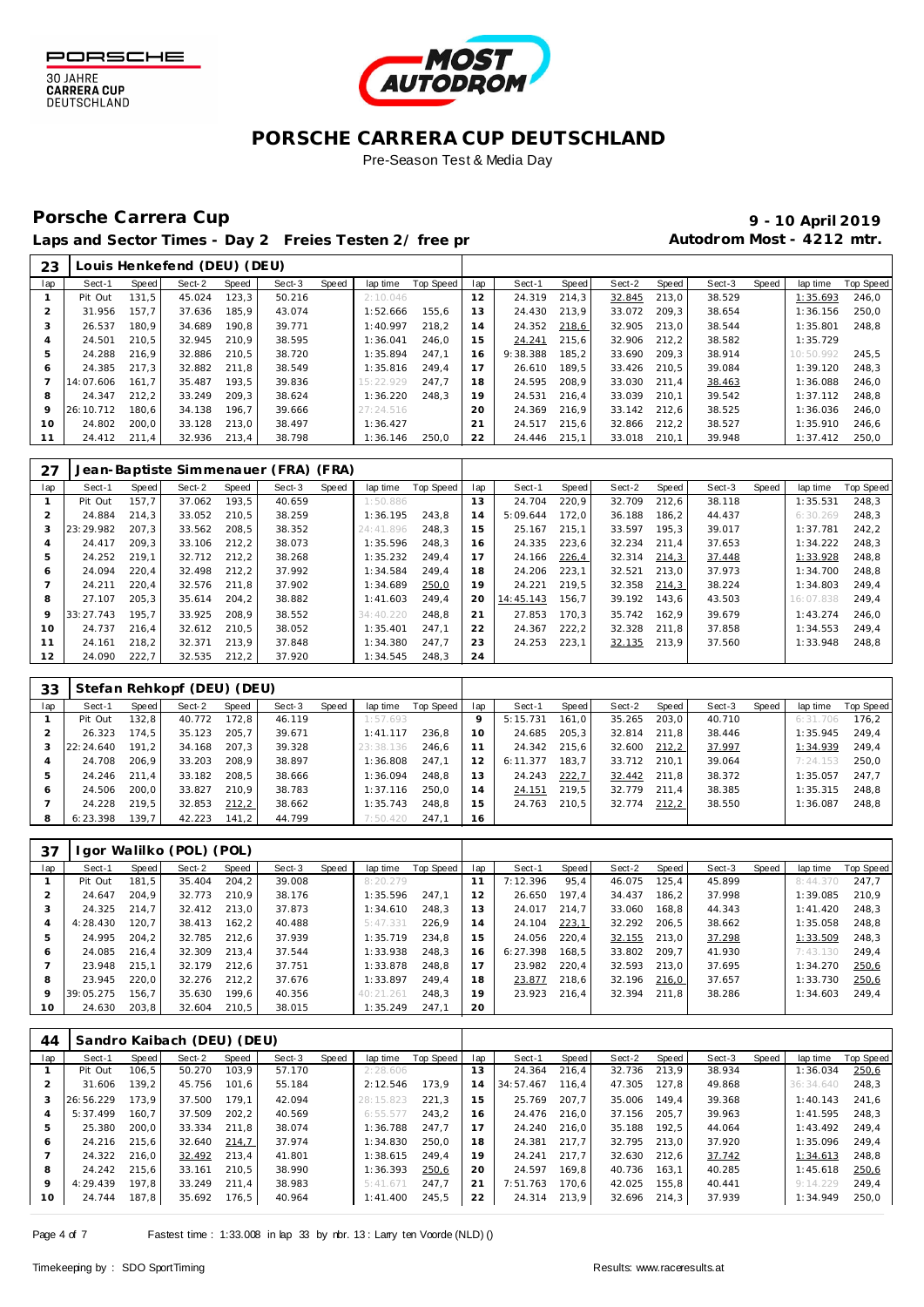



## Porsche Carrera Cup **19 - 10 April 2019**<br>
9 - 10 April 2019

|  |  | Laps and Sector Times - Day 2 Freies Testen 2/ free pr                                                   |  |  |  | Autodrom Most - 4212 mtr. |  |                |  |
|--|--|----------------------------------------------------------------------------------------------------------|--|--|--|---------------------------|--|----------------|--|
|  |  | 11   6:17.377 208,9   33.127 211,4   38.299   7:28.803 250,6   23   24.194 218,6   32.659 214,3   37.850 |  |  |  |                           |  | 1:34.703 250.6 |  |
|  |  | 12   $\frac{24.086}{24}$ 213,9   33.260 211,8   38.157   1:35.503 250,0   24                             |  |  |  |                           |  |                |  |

| 50  |           |       | Tim Zimmermann (DEU) (DEU) |       |        |       |           |           |     |          |       |        |       |        |       |          |           |
|-----|-----------|-------|----------------------------|-------|--------|-------|-----------|-----------|-----|----------|-------|--------|-------|--------|-------|----------|-----------|
| lap | Sect-1    | Speed | Sect-2                     | Speed | Sect-3 | Speed | lap time  | Top Speed | lap | Sect-1   | Speed | Sect-2 | Speed | Sect-3 | Speed | lap time | Top Speed |
|     | Pit Out   | 185.6 | 35.024                     | 164.6 | 41.037 |       | 22:12.058 |           | 10  | 24.469   | 217.3 | 32.766 | 214.3 | 37.721 |       | 1:34.956 | 248.8     |
|     | 24.490    | 209.7 | 32.781                     | 213.0 | 37.933 |       | 1:35.204  | 248.8     |     | 24.178   | 216.9 | 32.302 | 215.6 | 37.694 |       | 1:34.174 | 250,0     |
|     | 4:55.816  | 200.4 | 33.170                     | 211.4 | 37.930 |       | 6:06.916  | 96.3      | 12  | 8:31.738 | 206.9 | 32.842 | 212.2 | 37.851 |       | 9:42.43  | 249.4     |
|     | 24.285    | 217.3 | 32.586                     | 213.0 | 37.834 |       | 1:34.705  | 248.8     | 13  | 24.362   | 218,6 | 32.255 | 214.7 | 37.724 |       | 1:34.341 | 248.8     |
| 5   | 24.166    | 213.9 | 32.398                     | 216,4 | 37.700 |       | 1:34.264  | 248.8     | 14  | 24.195   | 220,4 | 32.319 | 214.7 | 37.719 |       | 1:34.233 | 249.4     |
| 6   | 24.164    | 217.7 | 32.334                     | 213.9 | 37.804 |       | 1:34.302  | 249.4     | 15  | 24.240   | 220,9 | 32.321 | 213.0 | 37.723 |       | 1:34.284 | 250,0     |
|     | 11:19.720 | 168,5 | 35.105                     | 203.0 | 39.747 |       | 12:34.572 | 250,0     | 16  | 24.260   | 220,4 | 32.445 | 214.3 | 37.689 |       | 1:34.394 | 248.3     |
| 8   | 25.346    | 201.9 | 33.332                     | 209.3 | 40.308 |       | 1:38.986  | 243.8     |     | 24.124   | 220,9 | 32.462 | 212.2 | 37.743 |       | 1:34.329 | 249.4     |
| 9   | 24.470    | 218.6 | 32.354                     | 213,9 | 37.735 |       | 1:34.559  | 249.4     | 18  | 24.139   | 219,1 | 32.430 | 214.3 | 37.927 |       | 1:34.496 | 249,4     |

| 66  |           |       |        |       | Andreas Sczepansky (DEU) (DEU) |       |           |           |     |          |       |        |       |        |       |           |                  |
|-----|-----------|-------|--------|-------|--------------------------------|-------|-----------|-----------|-----|----------|-------|--------|-------|--------|-------|-----------|------------------|
| lap | Sect-1    | Speed | Sect-2 | Speed | Sect-3                         | Speed | lap time  | Top Speed | lap | Sect-1   | Speed | Sect-2 | Speed | Sect-3 | Speed | lap time  | <b>Top Speed</b> |
|     | Pit Out   | 141.5 | 44.549 | 149.0 | 49.024                         |       | 2:06.333  |           | 16  | 24.748   | 211.8 | 33.376 | 210.5 | 39.341 |       | 1:37.465  | 248.3            |
|     | 31.259    | 173.6 | 37.674 | 190,5 | 45.818                         |       | 1:54.751  | 176,5     |     | 24.764   | 217,3 | 34.172 | 196.4 | 39.623 |       | 1:38.559  | 247,7            |
| 3   | 25.184    | 201,5 | 34.539 | 201,5 | 41.216                         |       | 1:40.939  | 243.8     | 18  | 24.742   | 214,7 | 33.905 | 181,8 | 40.457 |       | 1:39.104  | 248,8            |
| 4   | 25.440    | 209.7 | 34.486 | 205,7 | 41.039                         |       | 1:40.965  | 245.5     | 19  | 24.413   | 208,5 | 33.471 | 208.5 | 39.920 |       | 1:37.804  | 247.1            |
|     | 28.175    | 184,9 | 34.877 | 204,2 | 40.495                         |       | 1:43.547  | 244.9     | 20  | 9:49.456 | 189,8 | 35.230 | 200,7 | 42.187 |       | 11:06.873 | 249,4            |
| 6   | 24.835    | 208,9 | 35.519 | 203,0 | 40.585                         |       | 1:40.939  | 248,3     | 21  | 24.703   | 210,5 | 33.563 | 208,9 | 40.698 |       | 1:38.964  | 246,0            |
|     | 24.927    | 211.8 | 33.675 | 207,3 | 39.490                         |       | 1:38.092  | 247.1     | 22  | 24.507   | 212,2 | 33.197 | 207.7 | 39.162 |       | 1:36.866  | 248.3            |
| 8   | 25.667    | 202,2 | 34.438 | 208,1 | 39.841                         |       | 1:39.946  | 247.7     | 23  | 24.678   | 212,2 | 33.078 | 210.5 | 39.131 |       | 1:36.887  | 248.3            |
| 9   | 24.803    | 208,9 | 33.945 | 200,4 | 40.181                         |       | 1:38.929  | 247.1     | 24  | 8:35.289 | 163,4 | 41.122 | 175.3 | 45.840 |       | 10:02.251 | 246,0            |
| 10  | 24.797    | 206,9 | 33.685 | 209,3 | 39.776                         |       | 1:38.258  | 248,3     | 25  | 28.362   | 194.9 | 35.492 | 179.1 | 40.881 |       | 1:44.735  | 160,7            |
| 11  | 24.887    | 210,5 | 33.502 | 210,5 | 39.708                         |       | 1:38.097  | 247.7     | 26  | 24.955   | 214,3 | 33.301 | 210.1 | 39.503 |       | 1:37.759  | 247,7            |
| 12  | 37:02.367 | 155.8 | 39.968 | 158,8 | 44.779                         |       | 38:27.114 | 247.7     | 27  | 24.612   | 217,7 | 33.089 | 212,2 | 39.078 |       | 1:36.779  | 248,3            |
| 13  | 25.645    | 193,5 | 36.012 | 189,5 | 42.350                         |       | 1:44.007  | 240.5     | 28  | 24.545   | 218,2 | 32.966 | 212,2 | 38.535 |       | 1:36.046  | 246,6            |
| 14  | 24.809    | 209.7 | 34.183 | 208,9 | 40.205                         |       | 1:39.197  | 243.8     | 29  | 24.671   | 217,7 | 32.749 | 210,9 | 38.758 |       | 1:36.178  | 248,8            |
| 15  | 25.474    | 198,2 | 34.102 | 206,9 | 39.715                         |       | 1:39.291  | 227.4     | 30  |          |       |        |       |        |       |           |                  |

| 67  |           |       | Sebastian Daum (AUT) (AUT) |       |        |       |           |           |     |           |       |        |       |        |       |           |           |
|-----|-----------|-------|----------------------------|-------|--------|-------|-----------|-----------|-----|-----------|-------|--------|-------|--------|-------|-----------|-----------|
| lap | Sect-1    | Speed | Sect-2                     | Speed | Sect-3 | Speed | lap time  | Top Speed | lap | Sect-1    | Speed | Sect-2 | Speed | Sect-3 | Speed | lap time  | Top Speed |
|     | Pit Out   | 103,0 | 40.811                     | 141.5 | 41.293 |       | 1:58.849  |           | 10  | 24.383    | 208,5 | 32.834 | 210,9 | 38.258 |       | 1:35.475  | 250,6     |
|     | 24.988    | 208.5 | 33.435                     | 209.7 | 38.687 |       | 1:37.110  | 247.1     |     | 24.230    | 213.9 | 32.718 | 214.3 | 37.996 |       | 1:34.944  | 251.7     |
|     | 24.500    | 207.7 | 33.191                     | 210.1 | 38.326 |       | 1:36.017  | 250.0     | 12  | 23.978    | 215.1 | 32.638 | 212.2 | 38.552 |       | 1:35.168  | 251,7     |
|     | 7:36.971  | 131.4 | 39.105                     | 182.4 | 40.947 |       | 8:57.023  | 251.2     | 13  | 55:58.042 | 175.9 | 35.521 | 204.9 | 39.523 |       | 57:13.086 | 250.6     |
|     | 24.911    | 209.7 | 32.727                     | 210.9 | 38.082 |       | 1:35.720  | 246.6     | 14  | 24.390    | 213.4 | 33.327 | 210.1 | 38.307 |       | 1:36.024  | 247.1     |
| 6   | 24.251    | 219.1 | 32.259                     | 213.0 | 37.660 |       | 1:34.170  | 250.0     | 15  | 15:16.178 | 157.0 | 38.250 | 165.1 | 43.638 |       | 16:38.066 | 248.8     |
|     | 24.154    | 212.6 | 32.459                     | 212.6 | 37.494 |       | 1:34.107  | 251.2     | 16  | 24.477    | 210.5 | 32.642 | 215,1 | 37.892 |       | 1:35.011  | 248.8     |
| 8   | 24.161    | 211.8 | 32.477                     | 212.6 | 37.847 |       | 1:34.485  | 250.6     |     | 24.391    | 210.5 | 32.499 | 210.1 | 44.805 |       | 1:41.695  | 251,7     |
|     | 31:47.933 | 195.7 | 33.024                     | 208.5 | 40.163 |       | 33:01.120 | 205,7     | 18  | 24.135    | 219.5 | 32.318 | 213.4 | 37.618 |       | 1:34.071  | 250,0     |

| 77           |         |       | Leon Köhler (DEU) (DEU) |       |        |       |          |           |     |           |       |        |       |        |       |           |           |
|--------------|---------|-------|-------------------------|-------|--------|-------|----------|-----------|-----|-----------|-------|--------|-------|--------|-------|-----------|-----------|
| lap          | Sect-1  | Speed | Sect-2                  | Speed | Sect-3 | Speed | lap time | Top Speed | lap | Sect-1    | Speed | Sect-2 | Speed | Sect-3 | Speed | lap time  | Top Speed |
|              | Pit Out | 174,5 | 36.564                  | 188.5 | 43.241 |       | 1:48.535 |           |     | 23.946    | 220,0 | 32.500 |       | 37.864 |       | 1:34.310  | 252,3     |
|              | 24.953  | 206.9 |                         |       |        |       | 1:36.856 | 247.7     | 8   | 24.334    | 215.1 |        |       |        |       | 1:35.483  | 251.7     |
|              | 24.303  | 216,9 | 32.624                  | 212.2 | 37.937 |       | 1:34.864 | 248.8     |     | 29:23.232 | 147.9 | 34.072 | 212.2 | 38.691 |       | 30:35.995 |           |
|              | 24.096  | 216.9 |                         |       |        |       | 1:34.555 | 249.4     | 10  | 24.089    | 209.7 | 32.788 | 212.2 | 37.892 |       | 1:34.769  | 248.3     |
| 5            | 24.266  | 208.1 | 34.033                  | 164.6 | 39.716 |       | 1:38.015 | 252,3     |     | 24.145    | 217.7 | 32.600 | 213,9 | 44.844 |       | 1:41.589  | 251.2     |
| <sup>6</sup> | 24.036  | 222,7 | 32.642                  | 211.8 | 37.768 |       | 1:34.446 | 249.4     | 12  |           |       |        |       |        |       |           |           |

| 87  |           |       | Richard Wagner (DEU) (DEU) |       |        |       |           |           |                |           |       |        |       |        |       |           |           |
|-----|-----------|-------|----------------------------|-------|--------|-------|-----------|-----------|----------------|-----------|-------|--------|-------|--------|-------|-----------|-----------|
| lap | Sect-1    | Speed | Sect-2                     | Speed | Sect-3 | Speed | lap time  | Top Speed | lap            | Sect-1    | Speed | Sect-2 | Speed | Sect-3 | Speed | lap time  | Top Speed |
|     | Pit Out   | 130.6 | 42.350                     | 112.6 | 48.027 |       | 2:03.707  |           | 15             | 24.135    | 217,3 | 32.552 | 213,4 | 38.121 |       | 1:34.808  | 249.4     |
|     | 29.134    | 190.8 | 57.929                     | 204.2 | 39.328 |       | 2:06.391  | 145.2     | 16             | 25.263    | 214.7 | 32.886 | 213.0 | 38.401 |       | 1:36.550  | 248.8     |
|     | 24.375    | 214.7 | 32.779                     | 211.4 | 38.088 |       | 1:35.242  | 246.0     |                | 24.362    | 219.1 | 33.051 | 210.9 | 37.954 |       | 1:35.367  | 248.3     |
|     | 24.361    | 216.4 | 32.608                     | 212.2 | 37.987 |       | 1:34.956  | 248.8     | 18             | 24.301    | 212.2 | 32.844 | 212.2 | 38.281 |       | 1:35.426  | 249,4     |
| 5   | 24.111    | 223.6 | 32.964                     | 209.7 | 38.455 |       | 1:35.530  | 248.3     | 19             | 24.111    | 222,2 | 32.813 | 213.0 | 38.511 |       | 1:35.435  | 248.3     |
| 6   | 11:15.560 | 209.7 | 33.030                     | 211.8 | 38.219 |       | 12:26.809 | 248.3     | 20             | 24.559    | 210.5 | 32.980 | 213.0 | 38.437 |       | 1:35.976  | 244.9     |
|     | 24.245    | 220.0 | 32.737                     | 212.2 | 38.063 |       | 1:35.045  | 248.3     | 2 <sup>1</sup> | 24.594    | 202,2 | 33.123 | 212.2 | 38.419 |       | 1:36.136  | 248.8     |
| 8   | 24.251    | 219.1 | 32.772                     | 211.8 | 37.825 |       | 1:34.848  | 248.3     | 22             | 22:48.776 | 100.6 | 42.136 | 168.2 | 42.628 |       | 24:13.540 | 244.9     |
| 9   | 24.178    | 220,0 | 32.622                     | 213,0 | 38.131 |       | 1:34.931  | 248,3     | 23             | 25.806    | 215,1 | 33.026 | 209.7 | 38.273 |       | 1:37.105  | 201,5     |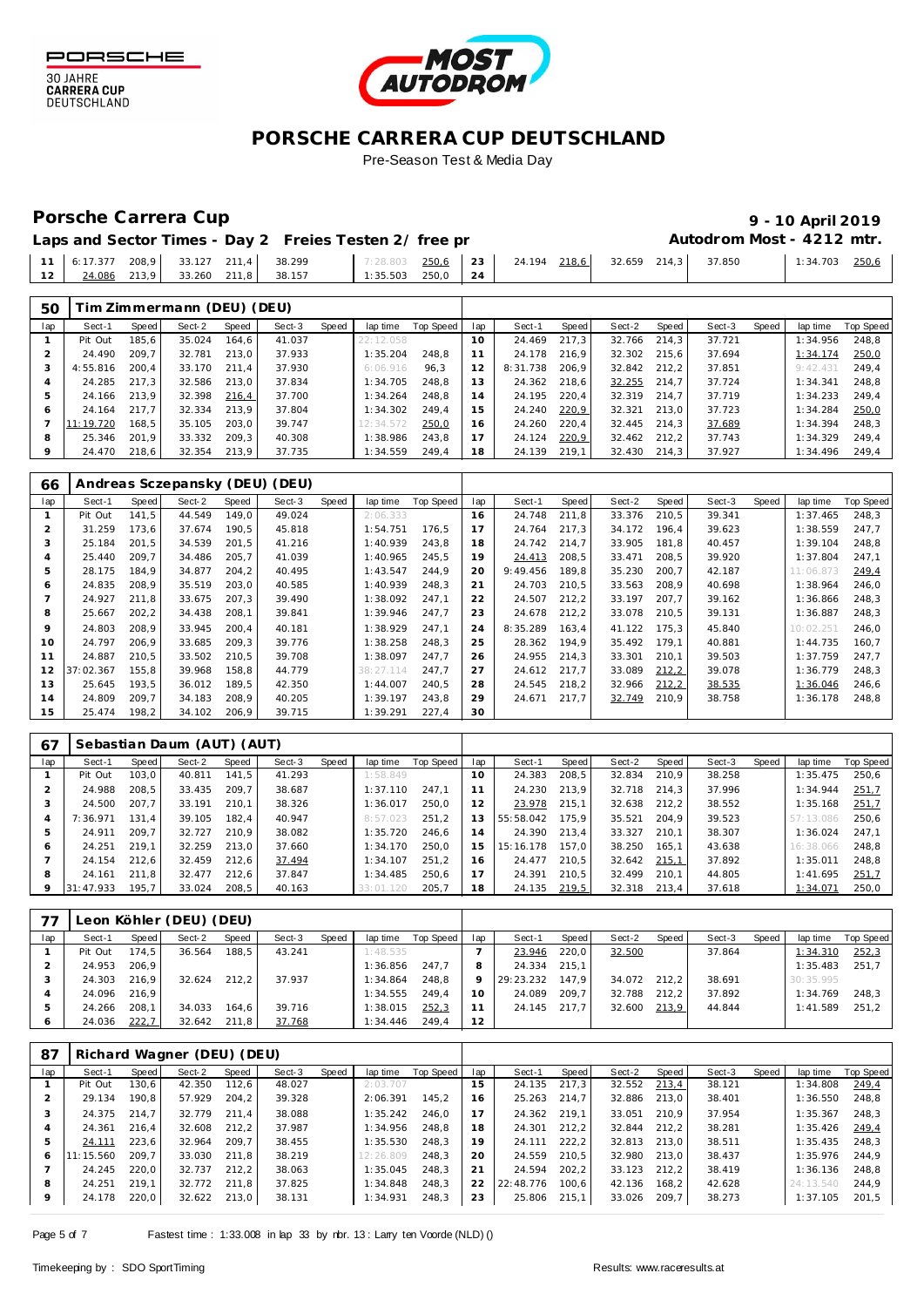

30 JAHRE<br>CARRERA CUP<br>DEUTSCHLAND



## **PORSCHE CARRERA CUP DEUTSCHLAND** Pre-Season Test & Media Day

## Porsche Carrera Cup **10 April 2019 9 - 10 April 2019**

| 10 <sup>°</sup> | 25.287 | 210.9 | 32.883 | 211.8 | 37.954 | 1:36.124 | 248.8 | 24 | 24.284 | 220.9 | 32.432<br>213,4 | 37.590 | 1:34.306 | 246,6 |
|-----------------|--------|-------|--------|-------|--------|----------|-------|----|--------|-------|-----------------|--------|----------|-------|
|                 | 24.170 | 216.4 | 33.622 | 193.9 | 38.219 | 1:36.011 | 248.8 | 25 | 24.224 | 224.1 | Pit In          | Pit In | 8:05.411 | 246.6 |
| 12              | 24.142 | 216,4 | 32.620 | 213,4 | 38.199 | 1:34.961 | 248.8 | 26 |        |       |                 |        | 1:34.463 |       |
| $12 -$          | 24.204 | 221.3 | 32.589 | 211.8 | 38.158 | 1:34.951 | 248.8 | 27 |        |       |                 |        | 1:36.553 |       |
| $4 \,$          | 24.175 | 219.5 | 32.648 | 212.6 | 38.422 | 1:35.245 | 248.8 | 28 |        |       |                 |        | 1:34.264 |       |

| 88  |           |       | Reece Barr (IRL) (IRL) |       |        |       |           |           |     |           |       |        |       |        |       |           |           |
|-----|-----------|-------|------------------------|-------|--------|-------|-----------|-----------|-----|-----------|-------|--------|-------|--------|-------|-----------|-----------|
| lap | Sect-1    | Speed | Sect-2                 | Speed | Sect-3 | Speed | lap time  | Top Speed | lap | Sect-1    | Speed | Sect-2 | Speed | Sect-3 | Speed | lap time  | Top Speed |
|     | Pit Out   | 150,4 | 42.055                 | 193,2 | 42.024 |       | 1:54.127  |           | 16  | 24.193    | 221,3 | 32.595 | 213,0 | 38.049 |       | 1:34.837  | 249,4     |
| 2   | 25.643    | 217,3 | 33.711                 | 208,5 | 39.157 |       | 1:38.511  | 229,3     |     | 24.173    | 220,0 | 32.633 | 214,3 | 38.125 |       | 1:34.931  | 250,0     |
| 3   | 24.307    | 218.6 | 33.456                 | 200,4 | 38.237 |       | 1:36.000  | 246,6     | 18  | 24.011    | 221,3 | 32.656 | 213,0 | 38.141 |       | 1:34.808  | 248,8     |
| 4   | 24.195    | 221.3 | 32.804                 | 210.1 | 37.984 |       | 1:34.983  | 248.3     | 19  | 24.196    | 221,3 | 32.663 | 213.4 | 39.031 |       | 1:35.890  | 250,0     |
| 5   | 23.999    | 221,3 | 32.498                 | 211,4 | 37.950 |       | 1:34.447  | 249.4     | 20  | 37:20.670 | 147.9 | 37.770 | 189.8 | 39.655 |       | 38:38.095 | 132,2     |
| 6   | 24.051    | 223,6 | 32.540                 | 211,8 | 38.055 |       | 1:34.646  | 249.4     | 21  | 24.593    | 215,6 | 32.747 | 212,2 | 38.237 |       | 1:35.577  | 244,9     |
|     | 24.337    | 218.6 | 32.892                 | 211,4 | 38.528 |       | 1:35.757  | 248.8     | 22  | 24.230    | 220,9 | 32.980 | 213.9 | 37.945 |       | 1:35.155  | 247.1     |
| 8   | 24.009    | 221.8 | 32.731                 | 212,6 | 38.062 |       | 1:34.802  | 249.4     | 23  | 24.130    | 220,9 | 32.228 | 213,0 | 38.528 |       | 1:34.886  | 248.8     |
| 9   | 14:53.341 | 162,2 | 36.840                 | 193,2 | 40.559 |       | 16:10.740 | 250,6     | 24  | 24.035    | 221,3 | 32.265 | 211.8 | 37.615 |       | 1:33.915  | 248,8     |
| 10  | 5:25.963  | 195.7 | 33.716                 | 209.7 | 38.706 |       | 6:38.385  | 208.1     | 25  | 24.190    | 220,4 | 32.810 | 205.7 | 37.825 |       | 1:34.825  | 248.3     |
| 11  | 24.312    | 216,4 | 33.599                 | 210,5 | 38.439 |       | 1:36.350  | 248,8     | 26  | 23.979    | 205,3 | 32.522 | 214,3 | 40.839 |       | 1:37.340  | 248,8     |
| 12  | 24.443    | 215.6 | 33.019                 | 213,0 | 38.088 |       | 1:35.550  | 250.0     | 27  | 16:16.747 | 180.0 | 35.353 | 199.6 | 40.481 |       | 17:32.581 | 211.4     |
| 13  | 24.107    | 221,3 | 32.815                 | 212,2 | 38.188 |       | 1:35.110  | 249,4     | 28  | 24.742    | 215,1 | 32.564 | 212,6 | 38.067 |       | 1:35.373  | 247,7     |
| 14  | 24.181    | 220,0 | 32.504                 | 214,7 | 38.650 |       | 1:35.335  | 250,6     | 29  | 24.271    | 220,9 | 32.436 | 214,7 | 37.652 |       | 1:34.359  | 248,3     |
| 15  | 24.653    | 217,7 | 33.053                 | 212,2 | 38.206 |       | 1:35.912  | 229.3     | 30  | 23.919    | 223,1 | 32.164 | 214,7 | 37.621 |       | 1:33.704  | 248,8     |

| 92  |          |       | Luca Rettenbacher (AUT) (AUT) |       |        |       |           |           |                 |        |       |           |       |        |       |           |                  |
|-----|----------|-------|-------------------------------|-------|--------|-------|-----------|-----------|-----------------|--------|-------|-----------|-------|--------|-------|-----------|------------------|
| lap | Sect-1   | Speed | Sect-2                        | Speed | Sect-3 | Speed | lap time  | Top Speed | lap             | Sect-1 | Speed | Sect-2    | Speed | Sect-3 | Speed | lap time  | <b>Top Speed</b> |
|     | Pit Out  | 158.1 |                               |       |        |       | 1:48.710  |           | 10 <sup>°</sup> | 24.205 | 220.0 |           |       |        |       | 1:34.068  |                  |
|     | 25.013   | 207.3 |                               |       |        |       | 1:36.719  |           |                 | 24.037 | 217.7 | 32.541    |       | 37.716 |       | 1:34.294  |                  |
| 3   | 24.332   | 217.7 |                               |       |        |       | 1:37.018  |           |                 | 23.975 | 219.5 |           |       |        |       | 1:33.668  |                  |
| 4   | 23.989   | 217.3 |                               |       |        |       | 1:34.384  |           | 3               | 25.755 | 164.1 | 40.057    |       | 40.382 |       | 1:46.194  |                  |
| 5   | 24.091   | 214.3 |                               |       |        |       | 1:34.895  |           | 4               | 23.787 | 222,7 |           |       |        |       | 1:33.908  |                  |
| 6   | 24.197   | 213.0 |                               |       |        |       | 1:34.584  |           | 15              | 25.324 |       | 13:22.896 | 165.1 | 39.358 |       | 14:27.578 |                  |
|     | 23.944   | 217.3 | 32.272                        | 217,7 | 38.081 |       | 1:34.297  |           | 16.             | 23.800 | 217.3 |           |       |        |       | 1:40.946  |                  |
| 8   | 9:47.889 | 172.2 | 35.277                        | 190.1 | 40.715 |       | 11:03.881 |           |                 | 24.015 | 221.3 |           |       |        |       | 1:34.520  |                  |
|     | 26.065   | 195,3 | 34.422                        |       | 39.259 |       | 1:39.746  |           | 18              | 23.935 | 220.0 |           |       |        |       | 1:34.912  |                  |

| 93  |           |       | Jaxon Evans (AUS) (AUS) |       |        |       |           |           |     |           |       |        |       |        |       |           |           |
|-----|-----------|-------|-------------------------|-------|--------|-------|-----------|-----------|-----|-----------|-------|--------|-------|--------|-------|-----------|-----------|
| lap | Sect-1    | Speed | Sect-2                  | Speed | Sect-3 | Speed | lap time  | Top Speed | lap | Sect-1    | Speed | Sect-2 | Speed | Sect-3 | Speed | lap time  | Top Speed |
|     | Pit Out   | 137,2 | 49.546                  | 139.9 | 51.832 |       | 2:16.631  |           | 16  | 24.157    | 215,6 | 32.339 | 214.3 | 37.915 |       | 1:34.411  | 250,0     |
|     | 24.777    | 211,4 | 33.466                  | 208,5 | 38.796 |       | 1:37.039  | 245,5     | 17  | 25.410    | 199,6 | 32.905 | 212,2 | 39.095 |       | 1:37.410  | 250,6     |
| 3   | 24.264    | 217.3 | 32.598                  | 211,8 | 38.299 |       | 1:35.161  | 249.4     | 18  | 24.356    | 215,1 | 32.586 | 212.6 | 39.854 |       | 1:36.796  | 250,6     |
| 4   | 26.072    | 204,2 | 33.133                  | 211,8 | 38.356 |       | 1:37.561  | 248.8     | 19  | 9:05.732  | 206,9 | 33.279 | 209,3 | 41.190 |       | 10:20.201 |           |
| 5   | 7:42.178  | 85,2  | 48.339                  | 125,3 | 51.506 |       | 9:22.023  | 249.4     | 20  | 24.125    | 216.9 | 32.416 | 213.0 | 37.803 |       | 1:34.344  | 249.4     |
| 6   | 24.589    | 192,5 | 34.432                  | 206,5 | 39.250 |       | 1:38.271  | 247.1     | 21  | 24.092    | 219,1 | 32.323 | 213,0 | 37.613 |       | 1:34.028  | 250,0     |
|     | 24.066    | 221,3 | 32.517                  | 212,2 | 37.820 |       | 1:34.403  | 249.4     | 22  | 24.127    | 221,3 | 32.307 | 214,3 | 37.652 |       | 1:34.086  | 250,0     |
| 8   | 24.000    | 218,2 | 32.260                  | 212,6 | 37.730 |       | 1:33.990  | 250,0     | 23  | 24.062    | 220,0 | 32.345 | 214,3 | 37.713 |       | 1:34.120  | 250,6     |
| 9   | 36:38.482 | 186,2 | 36.365                  | 204,5 | 40.151 |       | 37:54.998 | 251,7     | 24  | 24.024    | 216,4 | 32.543 | 212,6 | 38.596 |       | 1:35.163  | 251,2     |
| 10  | 24.300    | 215,1 | 32.815                  | 210,9 | 37.890 |       | 1:35.005  | 247.7     | 25  | 24.194    | 218,6 | 32.340 | 214,3 | 37.984 |       | 1:34.518  | 249,4     |
| 11  | 24.109    | 215.6 | 32.389                  | 213,0 | 37.633 |       | 1:34.131  | 249.4     | 26  | 24.700    | 216.9 | 32.723 | 213.9 | 38.096 |       | 1:35.519  | 251,2     |
| 12  | 24.667    | 216,9 | 32.535                  | 212,6 | 38.012 |       | 1:35.214  | 249.4     | 27  | 42:17.609 | 134,8 | 43.948 | 111,0 | 47.499 |       | 43:49.056 | 227,4     |
| 13  | 24.249    | 212,6 | 32.591                  | 212,2 | 38.187 |       | 1:35.027  | 249.4     | 28  | 25.043    | 210,5 | 32.883 | 213.4 | 38.420 |       | 1:36.346  | 248.3     |
| 14  | 24.102    | 215.1 | 32.535                  | 212,2 | 37.766 |       | 1:34.403  | 250.0     | 29  | 24.089    | 220,0 | 40.507 | 213,0 | 38.323 |       | 1:42.919  | 248.8     |
| 15  | 24.178    | 220,0 | 32.312                  | 214,3 | 37.929 |       | 1:34.419  | 250,0     | 30  | 24.188    | 217,3 | 32.586 | 213,9 | 37.979 |       | 1:34.753  | 248,8     |

| 94  |          |       | Jannes Fittje (DEU) (DEU) |       |        |       |          |           |     |           |       |        |       |        |       |           |           |
|-----|----------|-------|---------------------------|-------|--------|-------|----------|-----------|-----|-----------|-------|--------|-------|--------|-------|-----------|-----------|
| lap | Sect-1   | Speed | Sect-2                    | Speed | Sect-3 | Speed | lap time | Top Speed | lap | Sect-1    | Speed | Sect-2 | Speed | Sect-3 | Speed | lap time  | Top Speed |
|     | Pit Out  | 157.7 | 38.495                    | 190.1 | 44.156 |       | 1:52.994 |           | 6   | 24.057    | 221,8 | 32.669 | 211.8 | 38.018 |       | 1:34.744  | 248.3     |
| 2   | 25.702   | 201.9 | 33.774                    | 208.1 | 38.830 |       | 1:38.306 | 220.9     |     | 24.103    | 222.7 | 34.003 | 187.5 | 39.258 |       | 1:37.364  | 247.7     |
| 3   | 24.662   | 217.7 | 33.042                    | 210.1 | 38.346 |       | 1:36.050 | 247.7     | 18  | 24.000    | 221.8 | 32.740 | 210.5 | 38.079 |       | 1:34.819  | 248.3     |
|     | 24.366   | 216.4 | 33.209                    | 208.5 | 38.503 |       | 1:36.078 | 248.3     | 19  | 24.238    | 219.5 | 32.889 | 212.6 | 38.003 |       | 1:35.130  | 248.8     |
| 5   | 6:55.965 | 162.7 | 40.730                    | 174.2 | 43.383 |       | 8:20.078 | 244.3     | 20  | 24.087    | 222,2 | 32.691 | 210.5 | 37.944 |       | 1:34.722  | 248.8     |
| 6   | 26.399   | 197.1 | 34.174                    | 204.5 | 40.318 |       | 1:40.891 | 214.7     | 21  | 12:11.227 | 164.6 | 40.157 | 186.9 | 41.975 |       | 13:33.359 | 250,0     |
|     | 25.105   | 211.4 | 33.143                    | 207.7 | 39.814 |       | 1:38.062 | 241.6     | 22  | 26.329    | 180.9 | 38.576 | 153.0 | 41.052 |       | 1:45.957  | 220.4     |
| 8   | 24.506   | 216.9 | 32.404                    | 212.6 | 37.752 |       | 1:34.662 | 247.1     | 23  | 24.664    | 203,8 | 33.173 | 210.9 | 38.318 |       | 1:36.155  | 246.6     |
| 9   | 24.075   | 219,5 | 32.413                    | 211,8 | 37.727 |       | 1:34.215 | 248.8     | 24  | 24.274    | 222,2 | 32.471 | 211.4 | 37.658 |       | 1:34.403  | 247,7     |
|     |          |       |                           |       |        |       |          |           |     |           |       |        |       |        |       |           |           |